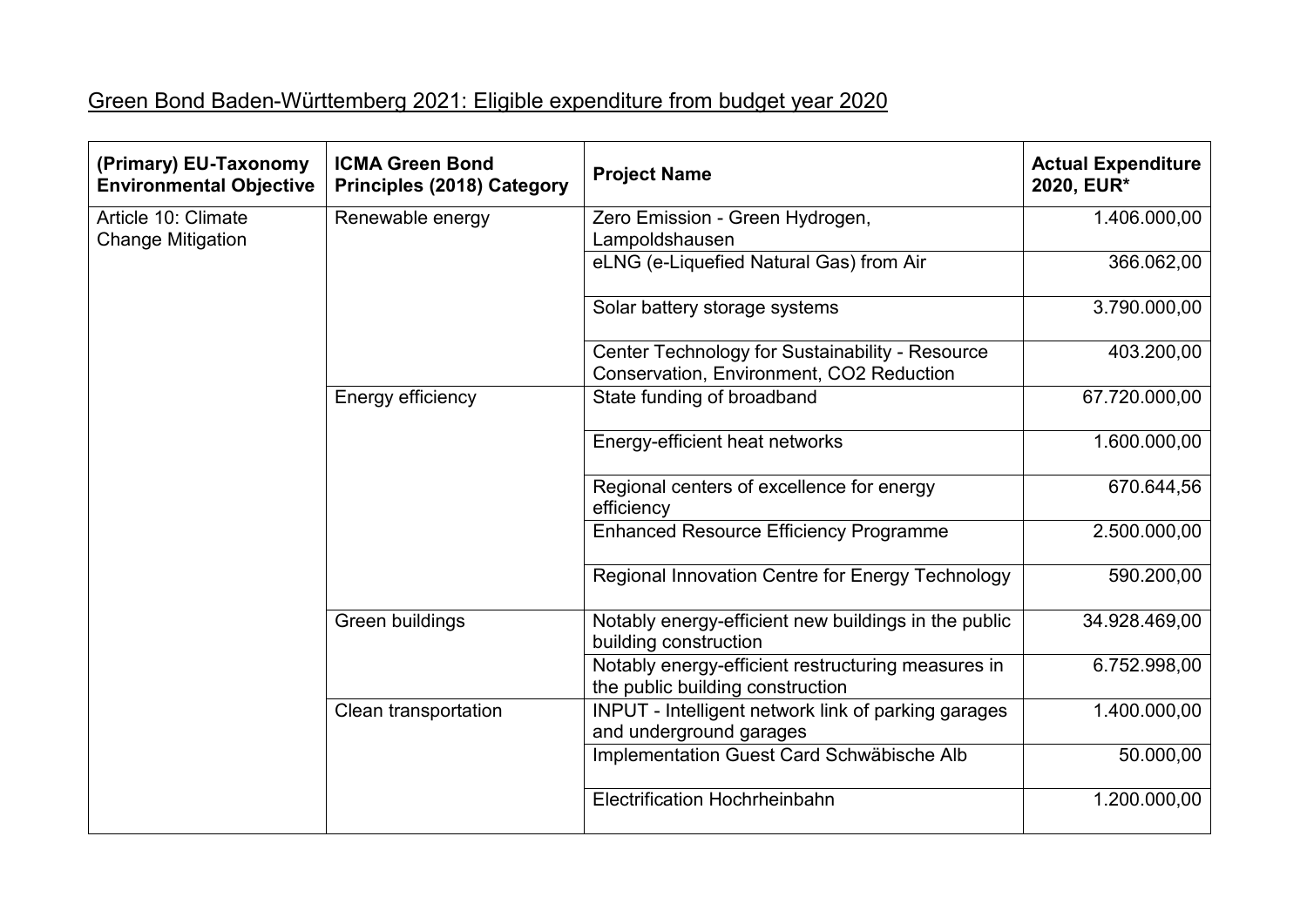|                                                        |                                                            | <b>Support Program State Initiative Electro Mobility</b>                                                          | 10.172.384,19 |
|--------------------------------------------------------|------------------------------------------------------------|-------------------------------------------------------------------------------------------------------------------|---------------|
|                                                        |                                                            | <b>Cycling Culture Initiative</b>                                                                                 | 2.385.948,00  |
|                                                        |                                                            | <b>Cycling Routes Network</b>                                                                                     | 880.810,00    |
|                                                        |                                                            | <b>Fast Cycling Routes</b>                                                                                        | 126.695,17    |
|                                                        |                                                            | Support Program for Municipal Cycling and Pedes-<br>trian Infrastructure                                          | 1.956.700,00  |
|                                                        |                                                            | Mobility Living Lab (MobiLab) Stuttgart                                                                           | 343.125,00    |
|                                                        | Other                                                      | Strategy for sustainable bio-economy                                                                              | 710.987,36    |
|                                                        |                                                            | <b>Climate Protection Foundation</b>                                                                              | 50.000.000,00 |
| Article 11: Climate change<br>adaptation               | Climate change adaptation                                  | <b>Environmental Portal Serbia</b>                                                                                | 50.600,00     |
|                                                        |                                                            | Subsidies for the development of climate resilient<br>forests and/or (re-)afforestation                           | 838.017,49    |
|                                                        |                                                            | Yield stability in dynamic environments (regional<br>research alliances BW)                                       | 102.161,72    |
|                                                        |                                                            | Real World Laboratories: Karlsruhe Transformation<br><b>Center for Sustainable Futures and Cultural</b><br>Change | 239.895,13    |
| Article 12: Sustainable use<br>and protection of water | Sustainable water and<br>wastewater management             | Research Programme Network Water Research                                                                         | 680.262,00    |
| and marine resources                                   |                                                            | Sewerage infrastructure investments                                                                               | 32.057.662,40 |
| Article 13: Transition to a<br>circular economy        | Renewable energy                                           | Professorship for Sustainability Research and<br><b>Transformative Research</b>                                   | 25.000,00     |
|                                                        | Eco-efficient and/or circular<br>economy adapted products, | Circulation folders made of grass paper                                                                           | 2.607,67      |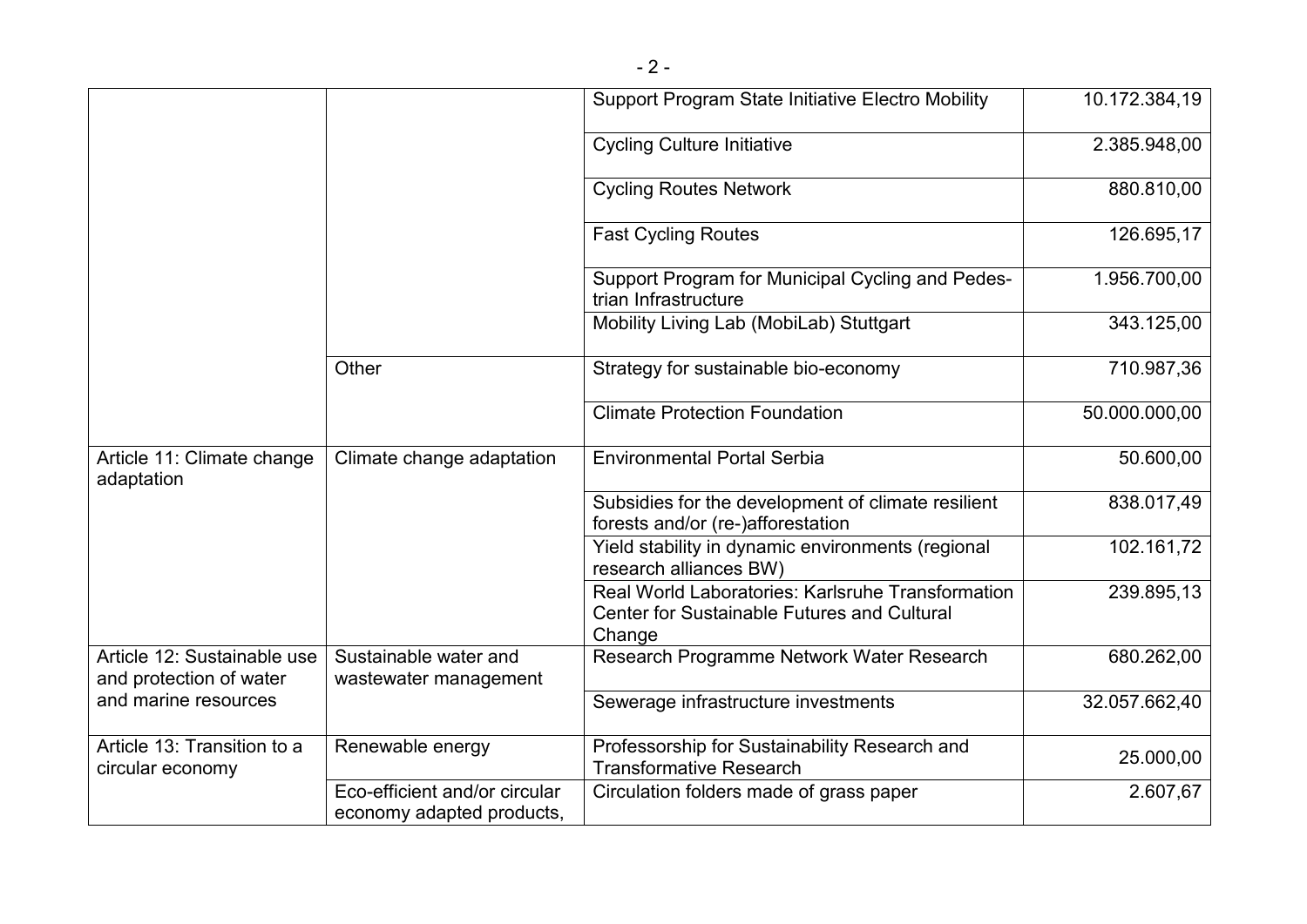|                                                           | production technologies and<br>processes                    | Phosphorus recovery from sewage sludge                                                  | 228.858,39    |
|-----------------------------------------------------------|-------------------------------------------------------------|-----------------------------------------------------------------------------------------|---------------|
| Article 14: Pollution pre-<br>vention and control         | Pollution prevention and<br>control                         | Procurement of Hybrid vehicles / Charging stations                                      | 89.948,32     |
|                                                           |                                                             | Intelligent public transport in Baden-Württemberg -<br>digitally mobile nationwide      | 994.382,14    |
|                                                           |                                                             | Low-emission bus transportation                                                         | 6.909.500,00  |
|                                                           |                                                             | Establishment of express bus lines in the Stuttgart<br>region                           | 1.526.360,72  |
|                                                           |                                                             | <b>Public Air Solutions - Filter Cubes</b>                                              | 1.898.395,69  |
|                                                           |                                                             | E-Mobility in the car pool of BW police - purchase<br>of motorcycle with electric motor | 11.759,39     |
| Article 15: Protection and<br>restoration of biodiversity | Terrestrial and aquatic biodi-<br>versity conservation      | Subsidies for artisanal vineries                                                        | 810.000,00    |
| and ecosystems                                            |                                                             | Preserving steep-hill grassland                                                         | 5.761.586,80  |
|                                                           |                                                             | Biotope mapping                                                                         | 2.924.000,00  |
|                                                           |                                                             | Non-productive investments in conservation                                              | 20.583.000,00 |
|                                                           |                                                             | <b>Special Programme for Biodiversity</b>                                               | 8.270.000,00  |
|                                                           |                                                             | Nature conservation contracts                                                           | 16.514.000,00 |
|                                                           |                                                             | Nationalpark Black Forest, new construction visitor<br>and information center           | 9.937.764,81  |
|                                                           | Environmentally sustainable<br>management of living natural | Development of agroforestry systems in Burundi                                          | 98.024,29     |
|                                                           | resources and land use                                      | Exemplary regions for organic food                                                      | 583.702,00    |